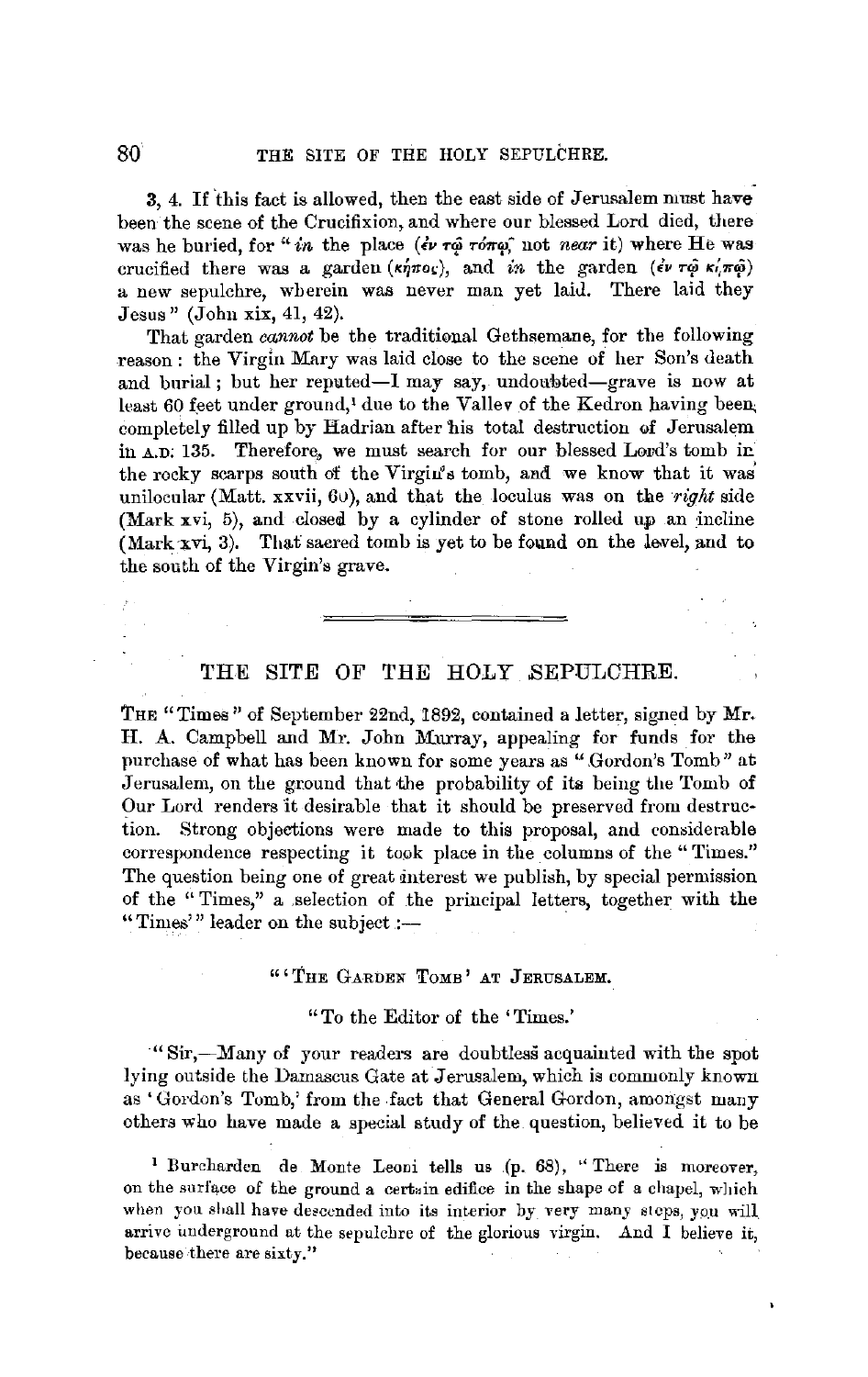the actual Sepulchre of Our Lord. This question of identity is one o the deepest interest, and although all archeologists are not agreed, and in the existing state of our knowledge a complete solution of it cannot perhaps be looked for, the probability that this tomb may be the Holy Sepulchre renders it very desirable that it should be preserved from destruction or desecration. The tomb, together with the enclosure in which it stands--an area of about four acres-is now for sale, and the time for which we have obtained the refusal of it has almost expired. The price asked for the freehold is *4,000l.* The object and desire of those who have taken the most active part in the negotiations is to purchase this site, to carry out such excavations and restorations as may be considered advisable by the most competent authorities, to lay out the garden, and to vest the property in the hands of trustees, with a view to maintaining it as far as possible in its present simplicity. In addition to the purchase money it is estimated that the sum of about 2,000l. would be required to meet legal expenses, to place the tomb and its surroundings in order, and to provide for the maintenance of the garden. Nearly *I,OOOl.* **have** already been collected privately, and we would ask to be allowed to make au earnest appeal to the public to enable us to seize an opportunity, which may never occur again, of securing and preserving a locality which must be of the highest value and interest to all Christians. The following gentlemen, in addition to many others, without committing themselves to any confident opinion as to the identity of this tomb with the Holy Sepulchre, have expressed their cordial approval of the purchase of the site, and in many cases have already subscribed to the fund :-The Archbishop of Canterbury; the Bishops of Salisbury, Rochester, Ripon, and Cashel ; the Archdeacons of London and Westminster ; Canon Tristram ; the Hon. Rev. E. Carr-Glyn ; Professor R. Stuart Poole ; the Rev. Sinclair Paterson, M.D. ; the Rev. F. B. Meyer ; Lawrence Hardy, Esq., M.P. ; F. A. Bevan, Esq. ; Hon. H. Dudley Ryder, &c. Subscriptions may be sent to either of the hon. secretaries, or paid in to the Garden Tomb (Jerusalem) Purchase Fund, at Messrs. Barclay, Bevan, and Co.'s Bank, I, Pall Mall East, S.W., London. all East, S.W., London.<br>
re, sir, your obedient servants,<br>
"HENRY A. CAMPBELL,<br>
Eastwell-park, Ashford, Kent, (Hon. Secs.,

"We are, sir, your obedient servants,<br>"HENRY A. CAMPBELL,

"JOHN MURRAY, pro tem." 50, Albemarle-street, London, W.

#### "To the Editor of the 'Times.'

"Sir,-As I see that it is proposed to raise a large sum of money to buy a certain tomb at Jerusalem under the supposition that it may be the true site of the Holy Sepulchre, will you allow me to warn those interested, by means of your columns, that there is not only no reason to suppose that this tomb is the real site of the tomb of Christ, but that there is

F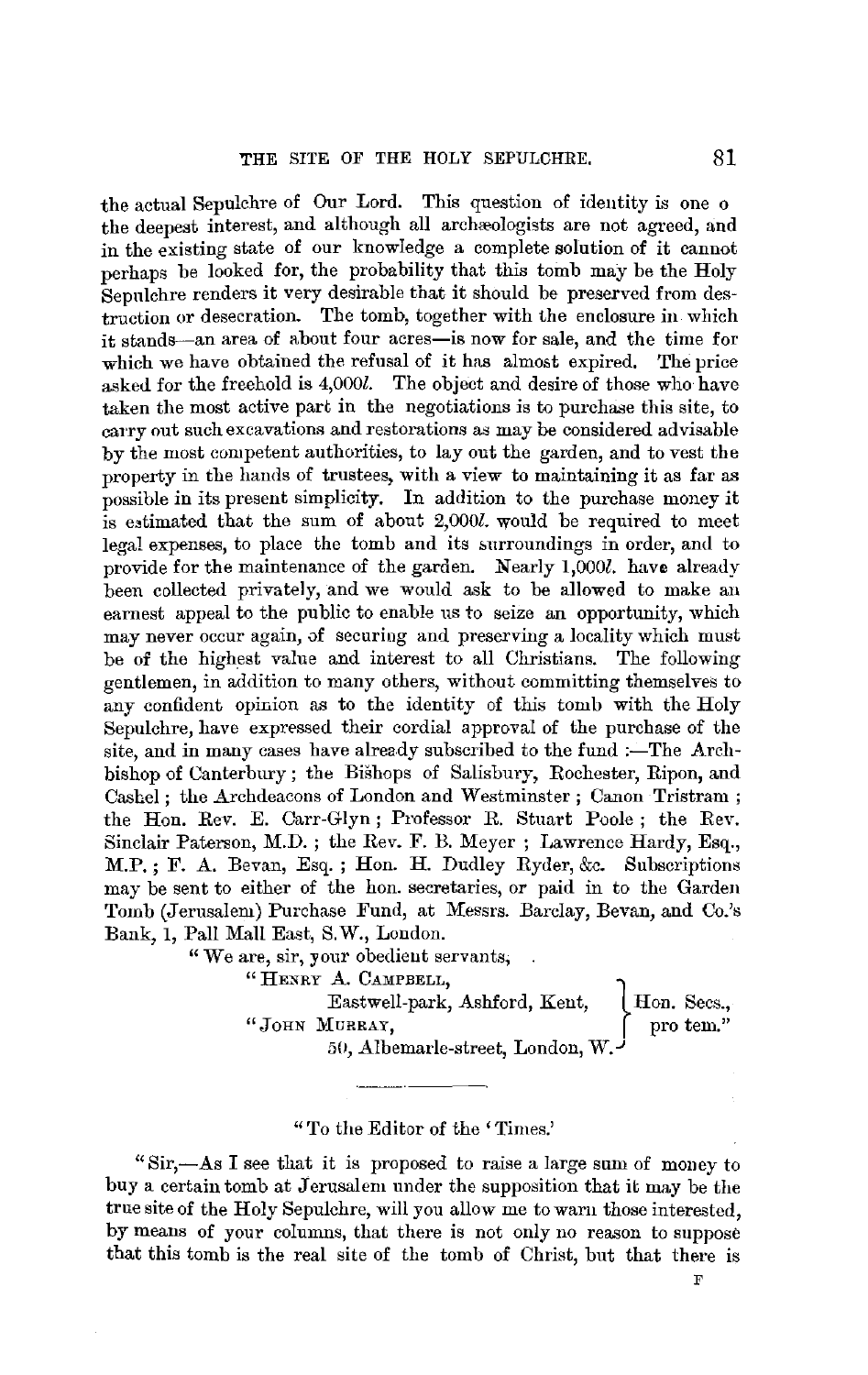every reason to suppose that it did not exist in the time of Our Lord at all. The tomb was excavated in 1873 (nearly 20 years ago), and I then explored it, and found in it the remains of the bones of a large number of persons and two red paint crosses on the walls, which had the form of a Latin Patriarch's cross, and could not be earlier than the 12th century, A.D., in Palestine. The tomb was close to a large Crusading hospice, and I have no doubt that it was used for the burial of pilgrims. It has not the form of the Jewish sepulchres such as were in use about the Christian era; but it resembles the tombs that were cut by the Greek Christians of about the 9th century A.D.-such as that of Thecla Augusta, south of Jerusalem. Two inscriptions giving the names of deacons of the Greek Church, and, by the characters used, dating from the Byzantine period, have been found near the tomb.

"The tomb, with many others of the same Byzantine age, is close to the great knoll which (as I pointed out in 1878) is probably the true site of Calvary; but this is no reason why, in the 19th century, we should repeat the errors of the 4th century and give to the world two false and impossible sites for the Holy Sepulchre instead of the one which at present represents the 'pious fraud ' of Constantine.

"I am, sir, your obedient servant,

" C. R. CONDER.

ï

*"September* 24, 1892."

# " To the Editor of the 'Times.'

"Sir,-That Major Conder is correct in saying that the 'Garden Tomb' at Jerusalem has been used at some time as a place of general interment no one of experience will for a moment deny. The great accumulation of human bones which were discovered in it at the time of its last excavation is sufficient proof of this. Possibly also he is right in conjecturing that these were the remains of Crusading pilgrims.

"But this has absolutely nothing to do with the question of the identity of the tomb. .As Major Conder and every Palestinian explorer knows, it was the common practice in the time of the Crusades, as, indeed, throughout all the centuries of the Christian era, to utilise as places of interment the rock-hewn sepulchres which had been excavated ages before. And, in the present instance, supposing that Our Lord had been buried in this tomb, there was nothing to prevent Christians of the middle ages from using it as a place of interment. The ecclesiastical tradition of many centuries had already consecrated the other site ; and even to conside1 the question of its identity would have been a heinous and unpardonable sin. Moreover, if I mistake not, there were clear indications that this tomb had already been partially filled **in** with *debris* before the interments of the middle ages took place, as no bones were discovered close to the flooring of the tomb. These combined circumstances would have hindered any one in the middle ages from suspecting that Christ had been buried here. As regards the rock-hewn tomb itself, I cannot agree with Major Conder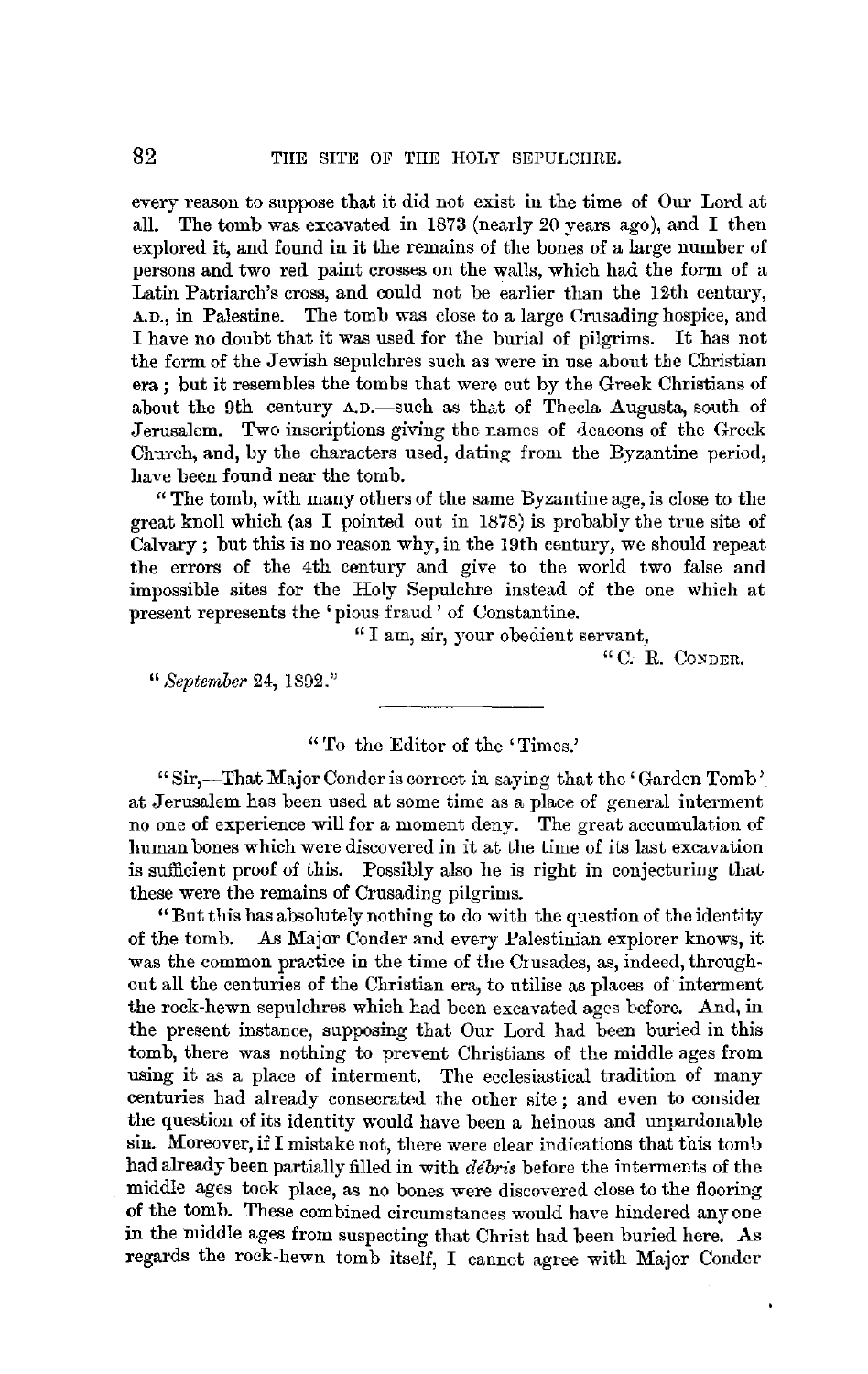when he says that 'there is every reason to suppose that it did not exist<br>in the time of Our Lord at all.' The existence of the head cavity in the The existence of the head cavity in the receptacle at the north-east corner of the tomb and the fact of its facing directly to the valley of Jehoshaphat are strong arguments in favour of its being originally Jewish in its character. The absence of this head cavity in the south-east receptacle and the unfinished groove towards the north end of the west wall show clearly that the tomb was never completed. Its general appearance would lead one to believe that it was certainly of a late Jewish period, or, in other words, that it was constructed at or about the time of Christ.

"But, as I understand the feelings of those who are appealing for aid in preserving this interesting monument, there is no desire or intention upon their part to dogmatise in the matter, much less to give to the world a rival sepulchre to that 'which at present represents the pious fraud of Constantine.' They take their stand upon the fact that here is a possible, If not, indeed, a probable, spot fraught with the most sacred and hallowed .associations of Christianity. The very possibility, if not probability, that the garden and tomb which are offered for purchase are those mentioned by the Sacred Evangelists should surely arouse the devout interest of Christians, and lead them to take measures for securing their immunity from desecration. There is not the slightest intention of converting them into shrines of superstitious adoration, nor of elevating them even to the position of undoubted ' holy sites.'

"Major Conder himself is a strong advocate of the claims of the skullshaped hill, at the western base of which they lie, to be the genuine site of Calvary. And, if this be so, I cannot see how he can venture to assert that the 'Garden Tomb' is an 'impossible site' for the Sepulchre of Our Lord. The garden is 'in the place where He was crucified,' if Calvary be located here; 'in the garden' is this sepulchre, which at the time of its first occupation was evidently new, ' wherein was never man yet laid.' Granted that El-Heidhemiyeh (Jeremiah's grotto) is the scene of Our Lord's crucifixion, the Garden Tomb is the only sepulchre which has yet been discovered that will satisfy the conditions of the Biblical record. Certainly, the alternative site suggested by Major Conder utterly fails to do so, for by no stretch of language could it be said to be ' in the place where He was crucified.'

"The appeal which has been made by Mr. Henry Campbeli and Mr. John Murray commends itself most heartily to my mind, and I sincerely trust that it will meet with complete success.

" HASKETT SMITH, M.A."

## "To the Editor of the 'Times.'

"Sir,-As I happened to be from home, I have only to-day seen Major Conder's letter in your issue of Saturday. May I be permitted, as -one who, so far back as 1858, ventured to suggest El He\_ydhimiyeh, the

F 2-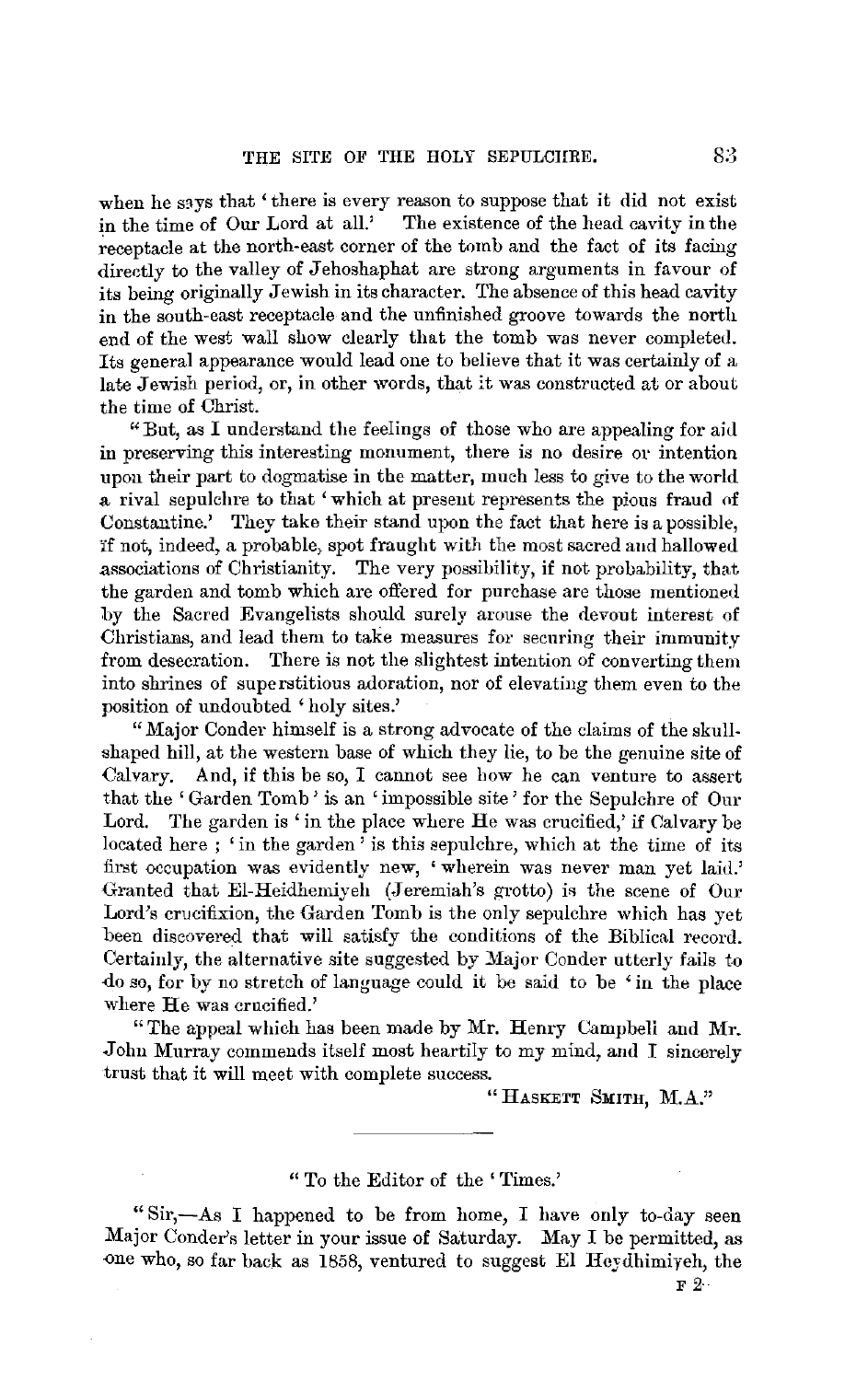skull-shaped mound, as the probable site of the Crucifixion (arguing chiefly from its position as just outside the gate of Samaria, the only direct exit from the Castle of Antonine), to say a word in reply to Major Conder? No one has more ably or convincingly supported the claim of that mound as the actual site of that transcendent tragedy, and I have reason to believe that he arrived at his conclusion quite unaware that the same identification had presented itself to others. So cogent have been his arguments that, so far as I am aware, his identification has been accepted by most subsequent topographers who were untrammelled by the reception of the traditional sites.

"Now, Major Conder's Calvary being received, it follows from the Scripture narrative that the tomb must have been in its proximity. The neighbouring ground has been pretty exhaustively searched, and no other site, so far as I know, has been discovered which could possibly meet the conditions of the problem. It was in a garden near, and hewn out of the rock, and it was a hitherto unused tomb. Those of us who have suggested it as a probable site have not dogmatically asserted it to be certainly the true sepulchre ; but we do say that it answers the required conditions, and to those who uphold Major Conder's identification of Calvary no other known sepulchre does so. I am sorry that Major Conder should have brought forward as an argument the fact that it was afterwards used as a place of sepulture, and that there were two red paint crosses which he places as late as the 12th century. No doubt it was so used, and I saw the crosses, but there was certainly no indication that they were contemporary with the excavating of the tomb, the date of which is certainly not of the 12th century. If Major Conder cannot prove the tomb itself to be of 12th-century work, which it certainly is not, his observation is surplusage.

"I do not pretend to rival Major Conder in architectural chronology, but he gives us no proof of his opinion that the tomb is of the 9th century A.D. I am not aware of any other such tombs ever supposed to be of so late a date in the neighbourhood of Jerusalem, and I think I have searched all known sepulchres in that district pretty carefully. Major Conder says nothing in support of his statement that 'there is every reason to suppose that it did not exist in the time of Our Lord at all.' It has no other *kokim* than this one. As the tomb of Joseph of Arimathea had never been used, there would have been no need for multiplying *kokim.* I know of no *kokim* of this character in any sepulchres whose date is so late as the 9th century. The tombs used at that period, so  $far$ as my observation goes, are invariably old tombs, though possibly partially remodelled.

"I do not dogmatise, but I do venture to submit that those who, like myself, fully accept the identification of what is called 'Conder's Calvary ' are justified in pleading that what is, to say the very least, a probable site of the adjacent sepulchre should be preserved from desecration.

" I am, sir, your obedient servant,

" H. B. TRISTRAM, F.RS.

¥

"Durham, *September* 26."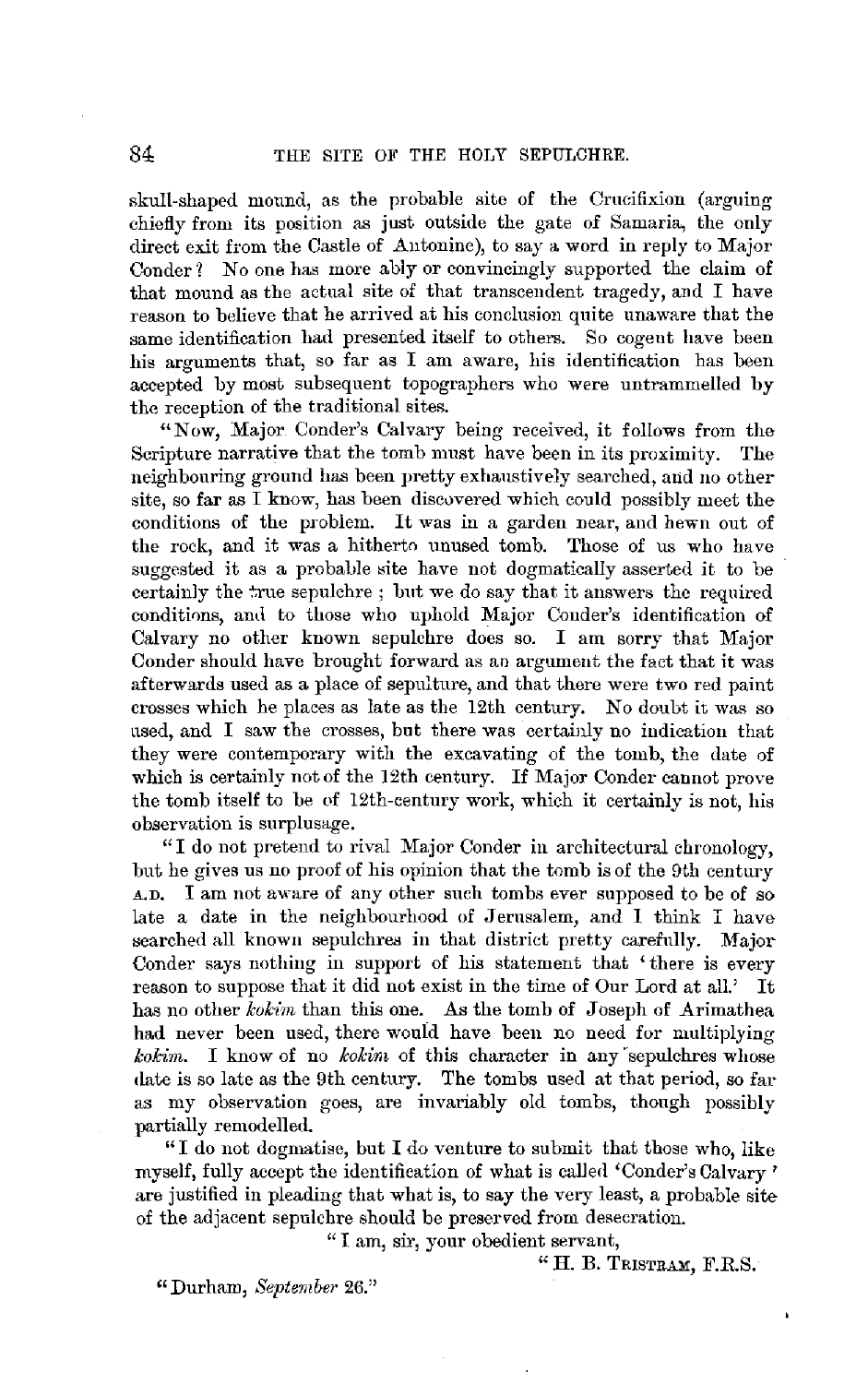#### "To the Editor of the 'Times.'

"Sir,—If a number of persons choose to join together to purchase a tomb which, in their opinion, may be the Tomb of Our Lord, that is no concern of other people. But when an appeal for funds for the purpose is made in the public newspapers, and backed by an array of distinguished names, the project takes a new character, and it becomes almost a duty for those who have studied the subject to make known their views respecting it.

" That the locality north of the Damascus Gate has all the requirements for being the place of the Crucifixion can hardly be doubted. I, at least, am not prepared to question it, for it was at my suggestion that attention was given to the claims of this spot some years ago. But it should be remembered that in the 4th century the spot which has now been so long venerated was also believed to possess all the requirements. Many writers have asserted that in the time of Our Lord it was outside the city wall, the contrary has never been proved, and if this were so, the other requirements would easily fall in.

"In regarding the locality now proposed as the possible or probable site, we are, then, no nearer proof than we were before.

. "And if it be assumed without proof that this locality is the true one, there is still no proof that the hill over Jeremiah's Grotto is the exact spot. I believe it was not, for the following reasons :-

" 1. If the Crucifixion had taken place on such a lofty hill, it is probable that allusion to the circumstance would have been made in the sacred narrative. The hill at that time was much more lofty than now for a person coming out of Jerusalem.

" 2. I am not aware that either Jews or Romans fixed their places of execution on the summits of hills ; these were rather reserved for temples and shrines. Jewish tradition points out the place of stoning at the foot .of this hill, and, had the Christians believed it to have been at the top, it is fair to presume that they would have put the Church of St. Stephen there.

"3. It appears certain that the spot was near to and in full view of a frequented high road, which is not the case with the top of the hill in question. There was a road at its foot on the east and another on the west, but both seem too distant to explain the wording of the narrative. There is, indeed, now a path on the north side of the hill connecting these two roads ; but in ancient times, if it existed at all, it was, in all probability, as now, a mere path, and little frequented by passers by.

" If this hill was not the site of the Crucifixion, then the tomb in question cannot be Our Lord's Tomb.

"A far more probable site, as seems to me, and one which meets every requirement, is a rocky knoll to the west of the Damascus road, and only a few yards from it. Some ten feet below the summit of this knoll, on the side towards the road, is a remarkable ledge, or little plateau, which now has olive trees growing on it and this, I venture to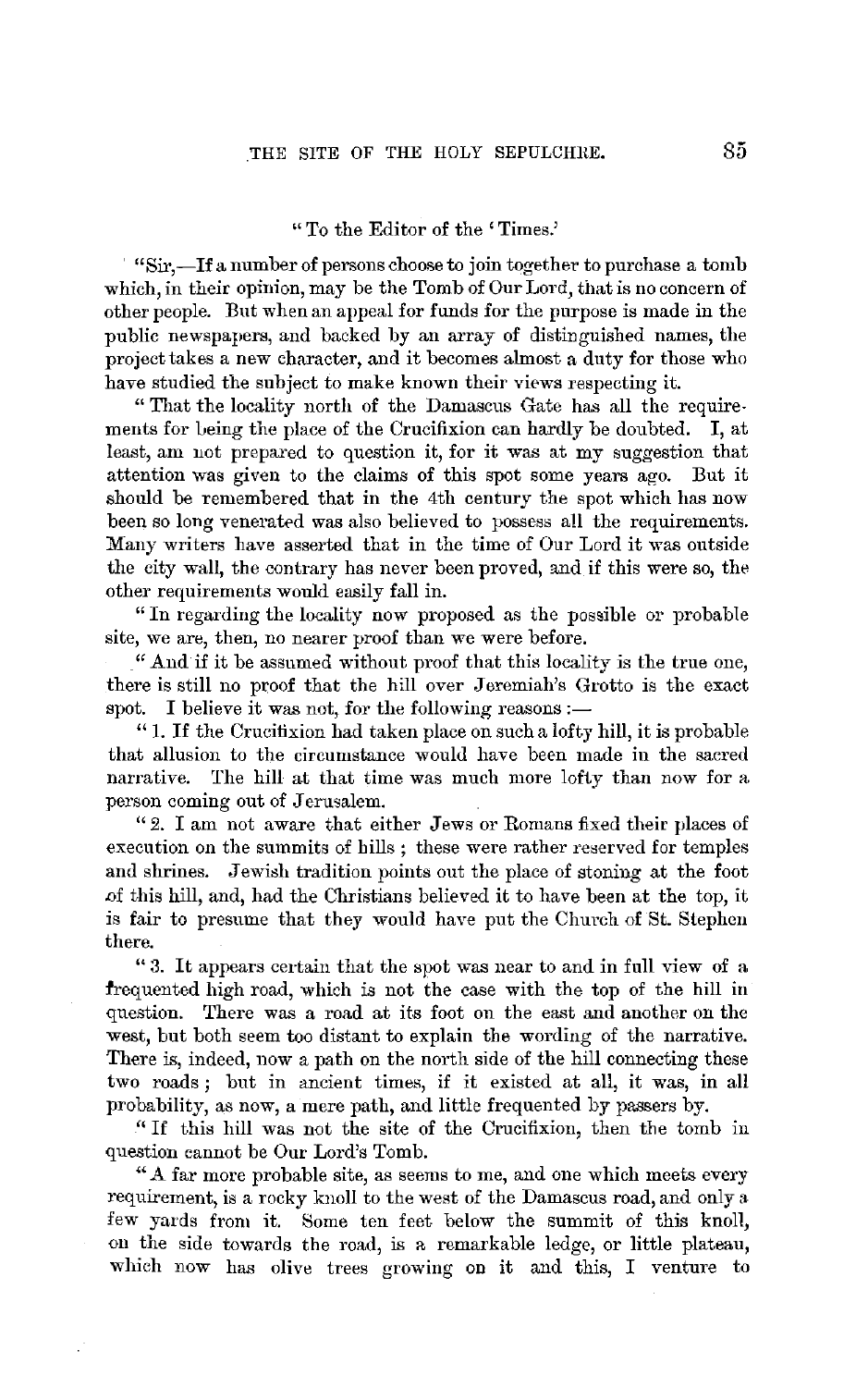think, should be regarded as the place of the Crucifixion, if the place were in this locality. The knoll is still surrounded by 'a garden,' with vines and olive trees, but in recent years houses have been built against it and upon it on its western side. At the south end of it is the rock-cut tomb knowu as 'Conder's *Tomb.'* The knoll, the olive trees, and the tomb are all shown on the reduced plan of Jerusalem and its environs, recently published by the Palestine Exploration Fund.

" It was this tomh that I was requested about eight years ago to endeavour to purchase as being the supposed Tomb of Our Lord ; and now the public are invited to subscribe for the purchase of a rival tomb ! Who shall decide on the merits of the claimants?

"In my own view, the case may be stated thus :-

"If the old site is not the true one, the true one may not unreasonably be sought in the neighbourhood north of the Damascus Gate ; but there is at present no proof that the old site is not the true one. I do not affirm that there is not a strong probability of its not being the true one.

"If the place of the Crucifixion were north of the Damascus Gate, it may have been on the top of the hill above Jeremiah's Grotto, or on the knoll to which I have alluded, or on neither.

"If the hill above the grotto were Calvary,' Gordon's Tomb' may be the true one; if the little knoll were Calvary, 'Conder's Tomb' may not improbably have been the Tomb of Our Lord. But there would still be no proof on the side of either.

"It is unfortunate that the name of General Gordon should have become mixed up with this question. The glamour of his reputation tends rather to confuse the mind of the inquirer. I had the honour to know General Gordon in Jerusalem, and to spend many delightful hours in his society--hours which can never be obliterated from my memory. But great as is my admiration for that extraordinary man, T cannot pretend to regard him as an authority on Jerusalem topography.

"There is still another' point which I should be sorry to pass unnoticed. Travellers in the Holy Land frequently smile at the simplicity, or otherwise, of mediaval monks in fixing the localities of events narrated in Holy Scripture, and some, perhaps, have unwisely permitted themselves to sneer at their credulity or imposture. Is it desirable that, at the end of the 19th century, we should go back to these old world ways and pay six or eight times its value<sup>7</sup> for a place because it 'may be' the Tomb of Our Lord, whilst not one Christian in a million believes that it has been proved to be such ?

"Your obedient servant,

"THOMAS CHAPLIN, M.D.

" 18, Auerley Park, S.E., *"September 27tli.''*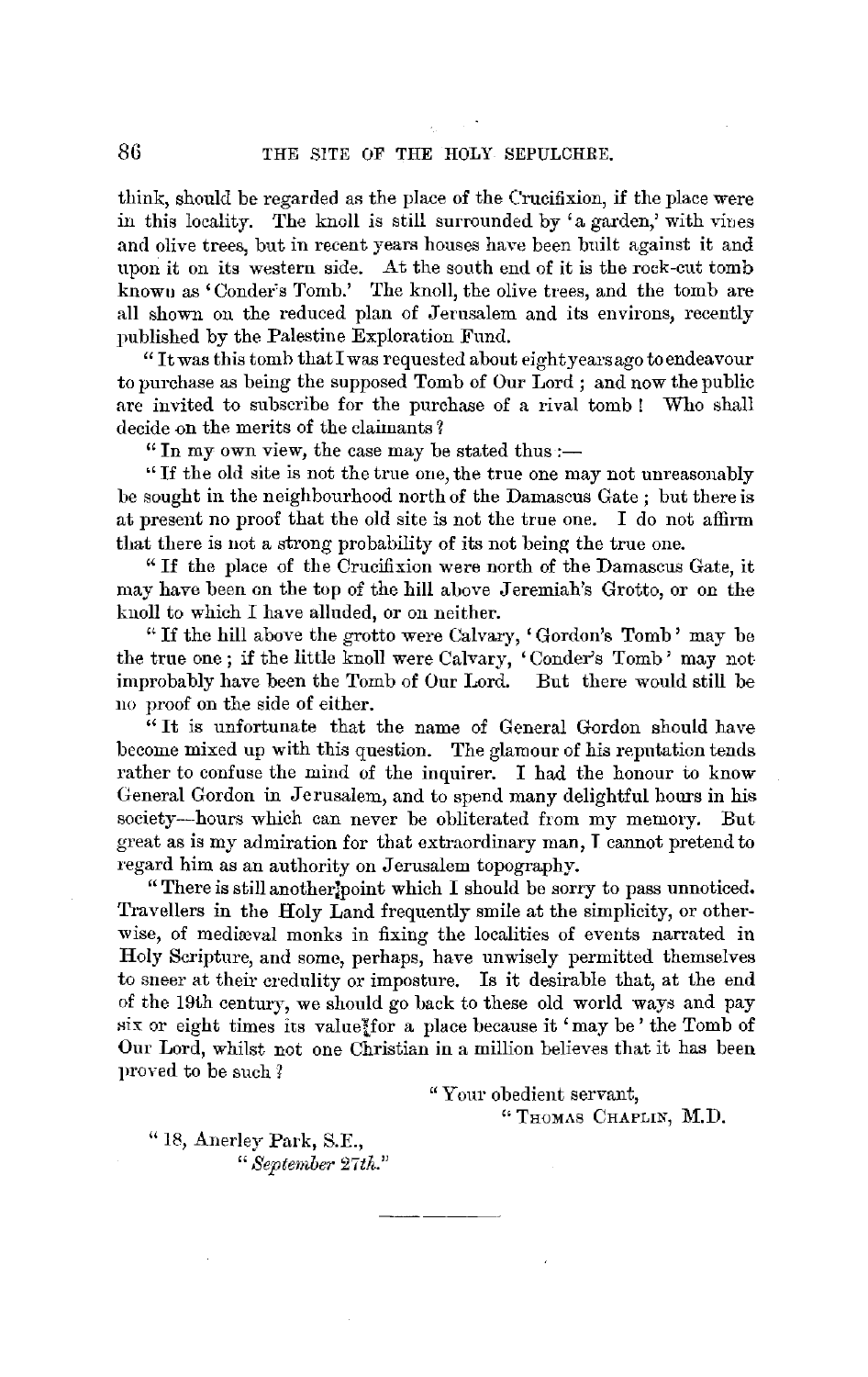# THE SITE OF THE HOLY SEPULCHRE. 87

## '' To the Editor of the 'Times.'

"Sir,-I trust you will allow me, as one who has made a study of the topography of ancient Jerusalem, to draw attention to one or two points that do not seem to have been sufficiently considered by your correspondents.

"There is no evidence, historical or traditional, that the hill above '.J eremiah's Grotto,' to which the somewhat fantastic name 'Skull Hill' has been attached, was connected either directly or indirectly with the death aml burial of Christ. The Russian Abbot Daniel, who visited Jerusalem A.D. 1106~7, calls this hill 'Gehenna,' and says that it split up at the time of the Crucifixion; but he is the only pilgrim who mentions the tradition, and he certainly believed implicitly in the authenticity of the traditional sites.

"There is no evidence that the 'place called Golgotha' was a hill, or even that it derived its name from a topographical feature, though that is a commonly accepted explanation. The term 'Mount (Monticulus) Golgotha,' first appears in the Itinerary of the Bordeaux Pilgrim, A.D. 333, and it was applied, not inaptly, to the 'Rock of Calvary' in the present Church of the Holy Sepulchre, which had then been recently isolated by cutting away the adjoining rock. The name 'Golgotha' may have been due to some local legend, or to some occurrence of which no record has come down to us.

"There is sufficient evidence to justify the belief that the Jewish ' Place of Stoning' was ideutical with, or very close to 'Skull Hill' ; but this, to my mind, is a strong reason for not connecting the spot with the Crucifixion. If Our Lord had been condemned to death by the Sanhedrim, He would doubtless have been stoned at the usual Jewish place of execution. But He was condemned by Pilate, and there is no reason to believe that the Roman soldiers, who carried out the execution, departed from the usual practice, which appears to have been to crucify within a few feet of a main road. It is scarcely probable, too, that Joseph of Arimathea would have owned a garden and made himself a new tomb in close proximity to the common place of execution.

"The Biblical account of the Crucifixion gives no indication of direction ; and it is uncertain whether Christ was led out to crucifixion from Herod's palace, near the Jaffa Gate, or from the Castle Antonia, at the north-west corner of the Haram-esh-Sherif. It may, perhaps, be inferred that as, in the wilderness, the sin-offering was to be burned without the camp and to the north of the altar, so Christ, the great Antitype, suffered without the walls and to the north of the altar of the Temple. This view was pressed upon me by the late Bishop Gobat whilst I was conducting the survey of Jerusalem in 1864-65; and in those days it was customary to those who aspired to indentification to locate Calvary on ground due north of the site of the altar, and to the east of Jeremiah's Grotto.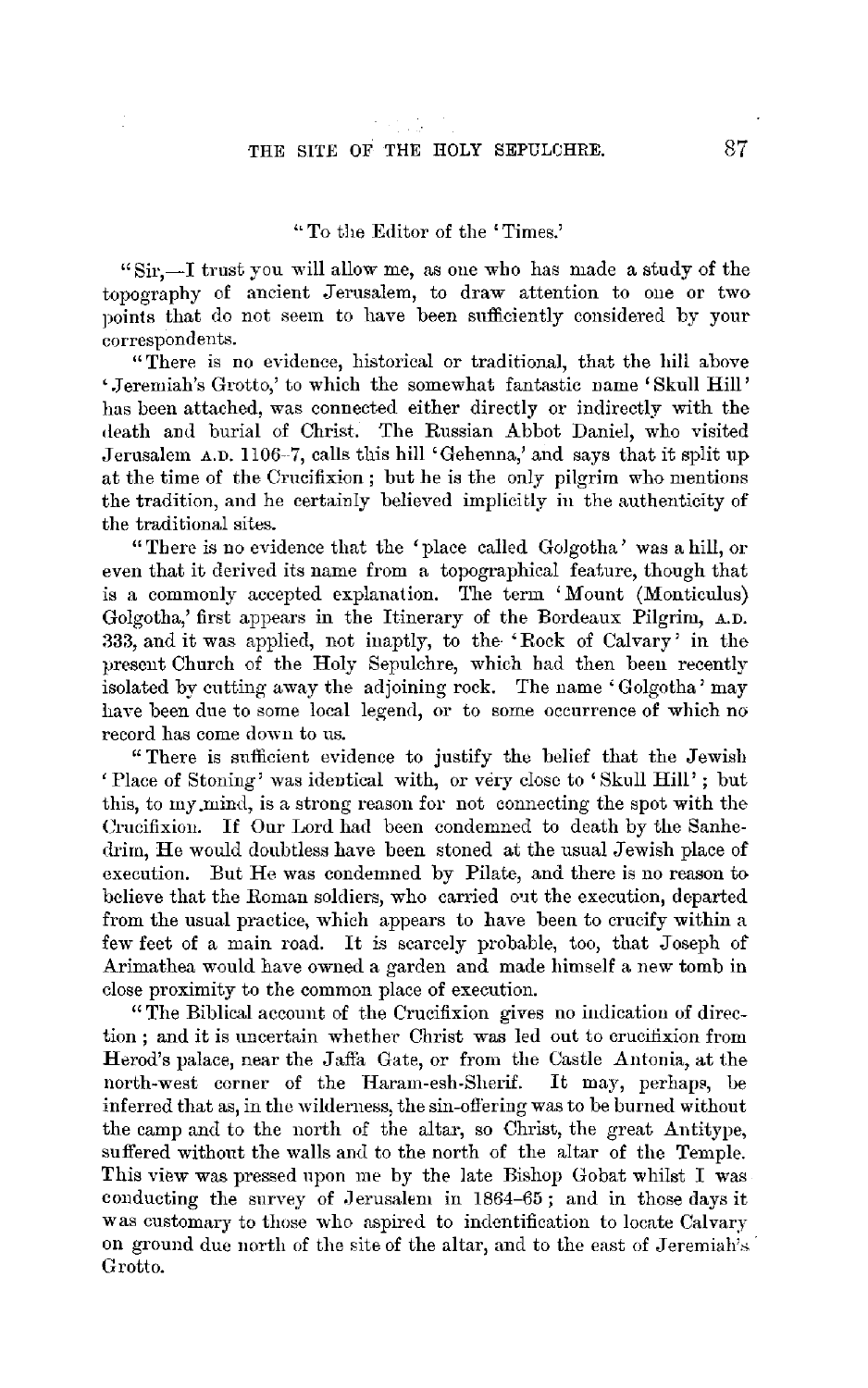"Otto Thenius was, I believe, the first to suggest the hill above Jeremiah's Grotto as a possible site for Calvary; but, though his view was adopted by some English and American writers, it never took any direct hold upon the public mind until it was strongly advocated by Major Conder and the late General Gordon. The suggestion thrown out less than 50 years ago has now almost become an accepted fact. During the last twelve months open-air services have been held on 'Mount Calvary' ; a devout lady has, I am informed, washed out the 'Gardeu Tomb' with her own hands, and passed the night in it in silent prayer; and artists, unmindful of truth-telling photographs, have supplied the 'skull' of the nineteenth century Golgotha with eyes, nose, and mouth.

"No one can object if a number of wealthy men choose to pay ten or twelve times its value for a plot of ground outside the walls of Jerusalem. But is it fair to invite subscriptions on the plea that that plot of ground is connected with the Passion of Our Lord, when nothing can be urged in support of the view but bare possibility? The purchase of the ground will be followed by the erection of a church, and 50 years hence a later Cyril will, no doubt, be illustrating his sermons by pointing to the knoll above Jeremiah's Grotto and the 'Garden Tomb' as evidence of the Crucifixion .and Resurrection of Our Lord.

I will only add that for the sum which it is proposed to expend on the purchase of the plot of ground outside the Damascus Gate it would be possible to solve several interesting points connected with the ancient topography of the Holy City.

"I am, sir, your obedient servant,

 $^{\alpha}$  C. W. WILSON.

" *October 1st."* 

# "To the Editor of the 'Times.'

"Sir,-The discussion now going on in your columns upon the socalled 'Garden Tomb' of Jerusalem is naturally a subject of the greatest interest to the Committee of this Society. It is not for the Committee to take a side, or to pronounce an opinion upon any controversy on the Holy Site. It is their function to investigate and communicate facts, leaving the conclusions to be drawn by others.

"I beg, however, to call the attention of those who are interested in the subject to the papers already issued by this Society during the last few years on the Holy Sepulchre, viz., Jerusalem volume of the Survey, p. 429, *Quarterly Statements* :-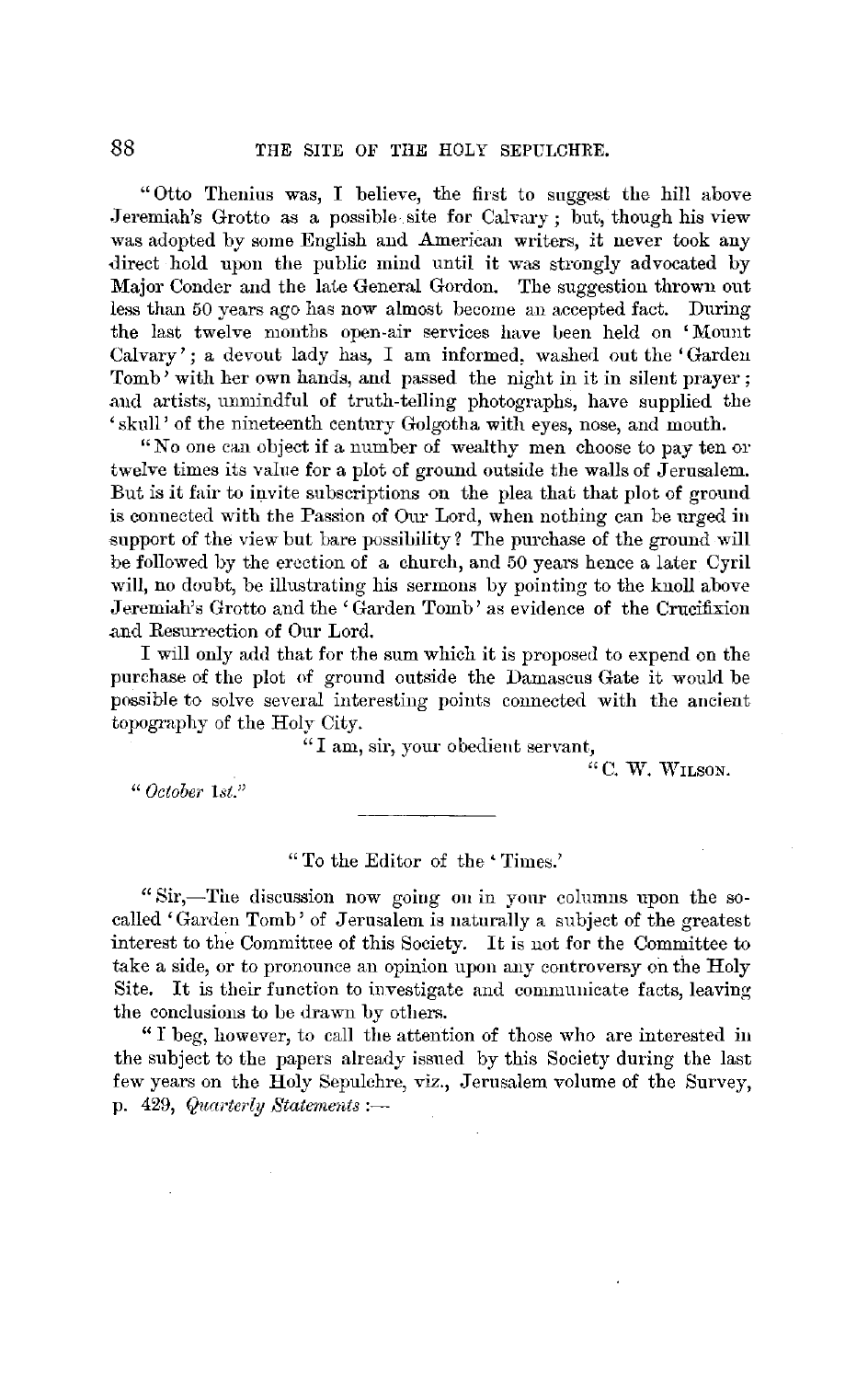| Date.                                                                                                    |                                                                                                                       |                                                                                                    |                                                                                            | Heading.                                                                                                                                                                                                                                                                                                                                                                                                                                                                                                                                                                                                                                                                                                                                                                         | Writer.                                                                                                                                                                                                                                           |
|----------------------------------------------------------------------------------------------------------|-----------------------------------------------------------------------------------------------------------------------|----------------------------------------------------------------------------------------------------|--------------------------------------------------------------------------------------------|----------------------------------------------------------------------------------------------------------------------------------------------------------------------------------------------------------------------------------------------------------------------------------------------------------------------------------------------------------------------------------------------------------------------------------------------------------------------------------------------------------------------------------------------------------------------------------------------------------------------------------------------------------------------------------------------------------------------------------------------------------------------------------|---------------------------------------------------------------------------------------------------------------------------------------------------------------------------------------------------------------------------------------------------|
| 1873.<br>1876.                                                                                           | July<br>January                                                                                                       | $\ddotsc$<br>$\cdots$                                                                              | $\cdots$<br>$\cdots$                                                                       | Notes on Our Lord's Tomb<br>!<br><br>Rock-Cut Tomb<br>$\ddotsc$<br><br>$\cdots$                                                                                                                                                                                                                                                                                                                                                                                                                                                                                                                                                                                                                                                                                                  | R. F. Hutchinson, M.D.<br>Lt. C, R. Conder.                                                                                                                                                                                                       |
| 1877.<br>1877.<br>1879.                                                                                  | July<br>April<br>January                                                                                              | $\cdots$<br>.<br>$\cdots$                                                                          | <br>$\cdots$<br>                                                                           | The Holy Sepulchre<br>$\ddotsc$<br>$\ddotsc$<br>$\cdots$<br>The Holy Sepulchre<br>$\ddotsc$<br>$\cdots$<br>$\cdots$<br>Transference of Sites<br>$\cdots$<br>$\cdots$<br>$\cdots$                                                                                                                                                                                                                                                                                                                                                                                                                                                                                                                                                                                                 | Col. Sir C. Wilson.<br>Clermont-Ganneau.<br>W. Simpson.                                                                                                                                                                                           |
| 1879.<br>1881.                                                                                           | Oetober<br>July                                                                                                       | $\cdots$<br>$\overline{\phantom{a}}$                                                               | $\cdots$<br>                                                                               | Supposed Site of Calvary<br>$\cdots$<br>$\cdots$<br>Tomb 200 yards west of Jeremiah's                                                                                                                                                                                                                                                                                                                                                                                                                                                                                                                                                                                                                                                                                            | Herr C. Schick.<br>Lt. C. R. Conder.                                                                                                                                                                                                              |
| 1881.<br>1883.<br>1883.<br>1885.<br>1885.<br>1887.<br>1888.<br>1888.<br>1889.<br>1889.<br>1889.<br>1889. | October-January.<br>July<br>April<br>January<br>April<br>April<br>July<br>July<br>October<br>July<br>April<br>January | $\ddotsc$<br>$\cdots$<br>$\cdots$<br>$\cdots$<br><br>$\cdots$<br>$\ddotsc$<br><br><br>$\cdots$<br> | $\cdots$<br>$\cdots$<br><br>ا • • •<br>$\cdots$<br>$\ddotsc$<br><br><br><br>$\ddotsc$<br>! | Grotto.<br>The Place of Stoning<br>.<br>$\cdots$<br>$\cdots$<br>The Holy Sepulchre<br>$\cdots$<br>$\ddotsc$<br>$\cdots$<br>The Holy Sepulchre<br>$\cdots$<br>$\cdots$<br>$\ddot{\phantom{a}}$<br>Golgetha<br>$\sim$ 1000 $\pm$<br>$\cdots$<br>$\cdots$<br>$\cdots$<br>$\cdots$<br>Golgotha<br>$\cdots$<br>$\ddotsc$<br>$\cdots$<br>$\cdots$<br><br>Notices<br>and the<br>$\cdots$<br>$\cdots$<br>$\cdots$<br>$\cdots$<br>Notes on Calvary<br>$\ddotsc$<br>$\cdots$<br>$\sim$<br>ا مده<br>Notes on Calvary<br>$\dddotsc$<br>$\cdots$<br>$\cdots$<br>$\cdots$<br>Notes on the Holy Sepulchre<br>$\ddot{\phantom{a}}$<br><br>Recent Discoveries<br>$\cdots$<br>$\ddotsc$<br>$\ddotsc$<br>Notes on the Plan of Jerusalem<br>$\cdots$<br>Holy Sepulchre and Dome of Rock<br>$\ddotsc$ | J. E. Hanauer.<br>Henry A. Harper.<br>Capt. C. R. Conder, R.E.<br>General Gordon.<br>Girdler Worral.<br>Guy le Strange.<br>Guy le Strange.<br>Capt. C. B. Conder, R.E.<br>Major Conder.<br>Herr C. Schick.<br>Herr C. Schick.<br>William Simpson. |
| 1890.<br>1891.<br>1891.<br>1891.<br>1892.<br>1892.<br>1892.                                              | April<br>July<br>April<br>January<br>April<br>July<br>October                                                         | <br>$\cdots$<br><br><br>$\cdots$<br>$\cdots$<br>                                                   | $\ddotsc$<br>$\cdots$<br>أنبيه<br>$\ddotsc$<br>$\cdots$<br>$$ 1                            | Site of Calvary<br>$\ddotsc$<br>$\ddot{\phantom{a}}$<br>$\ddot{\phantom{a}}$<br>$\cdots$<br>The Holy Sepulchre<br>$\ddotsc$<br>$\cdots$<br>$\cdots$<br>Entrance to the Holy Sepulchre<br>الممد<br>On the Site of the Holy Sepulchre<br><br>' Gordon's Tomb '<br>$\ddotsc$<br>$\ddotsc$<br>On the Identification of Calvary<br>$\cdots$<br>Notes on the controversy regarding the                                                                                                                                                                                                                                                                                                                                                                                                 | Professor Hull.<br>Major Watson, R.E.<br>William Simpson.<br>Henry Gillman.<br>Herr C. Schick.<br>J. E. Hanauer.<br>J. E. Hanauer.                                                                                                                |

"I would also poiut out that when an officer of experience and long study of this subject, such as Major Conder, pronounces a tomb to be of any century, it is a jndgment representing not an individual opinion, but the accumulated knowledge amassed during 27 years of scientific examination of the tombs and other monuments of Palestine. *(See* Papers on the rock tombs of Western Palestine in 'The Special Papers' volume of the Survey, p. 280.)

" I would also point out that when Dr. Chaplin, who is a member of the Executive Committee, writes on Jerusalem and its monuments he brings to the subject the results of a patient study carried on during 25 years' residence in the city.

"I am, sir, your obedient servant,

",JAMES GLAISHER,

*"C!tairman of tlw E:cecutfre C:oinmittee.* 

"Palestine Exploration Fund, 24, Hanover-Square,  $\rm W.,$ " *Octobei· 5th."* 

## "Leading Article from the 'Times' of October 8th.

**".A.n** interesting controversy has been going on for some time back in our columns, originating **in** the proposal to raise a fund for the purchase of what is known as the 'Garden Tomb,' outside the Damascus Gate at Jernsalem. We published about a fortnight ago a letter from Mr. Campbell and Mr. John Murray acting as secretaries to a committee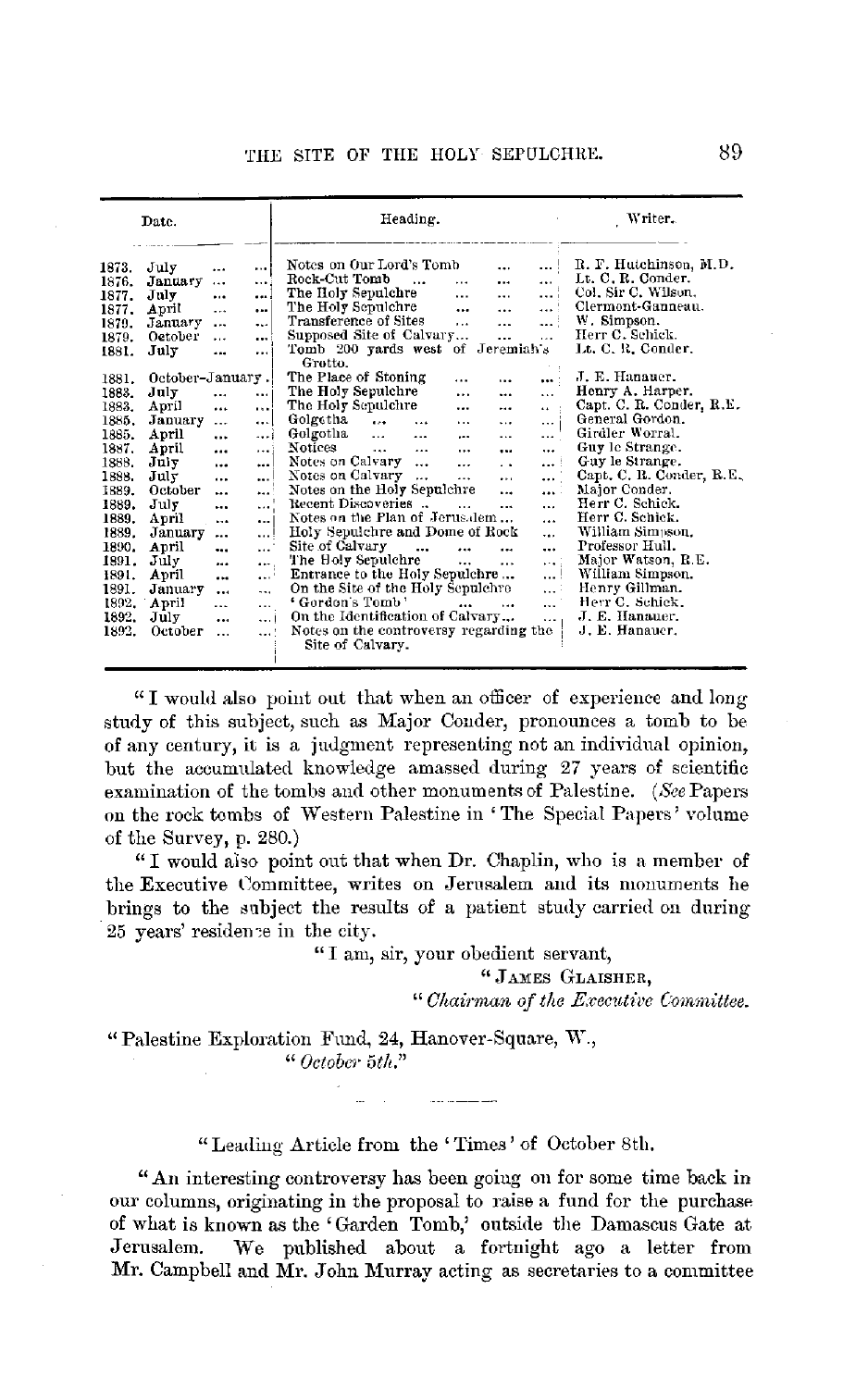formed to promote this object, explaining that the monument in question, commonly known as 'Gordon's Tomb,' from the fact that General Gordon and many other enthusiastic persons believed it to be the Holy Sepulchre itself, was now in the market and was to be obtained for a sum of 6,000. two-thirds of it to be paid for the freehold to the actual proprietor, a shrewd German speculator, and one-third for legal and other incidental expenses, including the maintenance of the property. The case for the purchase was stated with laudable moderation. 'The probability,' it was argued, 'that this tomb may be the Holy Sepulchre renders it very desirable that it should be preserved from destruction or desecration.' No attempt was made, indeed, to show that either destruction or desecration was threatened, and, in point of fact, one of the most energetic advocates of the purchase, **Mr.** Haskett Smith, has contended that the owner's offer of the tomb ought to be closed with immediately, 'since the Franciscan monks have made a bid for it and the Germans are prepared to buy it forthwith.' The appeal is addressed, however, to a deeply-rooted and The appeal is addressed, however, to a deeply-rooted and reverential form of sentiment, and it is in no way surprising that it has been supported by the Archbishop of Canterbury, several Bishops and other high ecclesiastical personages, as well as others interested as scholars or travellers in the archaeology of the Holy Land. At the same time, these eminent authorities, while giving their approval to the movement for raising the purchase-money by public subscription, have exercised a wise discretion in expressly refraining, as the secretaries have told us, from 'committing themselves to any confident opinion as to the identity of this tomb with the Holy Sepulchre.'

"The wisdom of this reservation, though it obviously weakens the force of the appeal, has since been made evident. Major Conder, whose work in connection with the survey of the Holy Land and the Palestine Exploration Committee is well known, wrote to express a strong opinion adverse to the suggested identity. He contended that there was no reason to suppose that the tomb was even of Jewish origin or of the period assigned to it, but that, on the contrary, the evidence of its workmanship and ornamentation rather showed that it belonged to the Byzantine period, and was used as a place of sepulture for pilgrims in the Crusading times. While admitting that it was near the probable site of Calvary~the skull-shaped **hill,** the identification of which is, however, itself a moot point-Major Conder protested against adding a new and more than dubious rival to the spurious 'Holy Place' which at present represents the 'pious fraud' of Constantine. **Mr.** Haskett Smith, Mr. Campbell, Canon Tristram, and others attacked Major Conder's position with a good deal of animation and a curious display of the 'wish to believe.' Upon their own showing they have only a tissue of vague and speculative possibilities to oppose to the emphatic negative testimony of Major Conder, supported by such high authorities **in** the domain of sacred exploration and arclueology as Sir Charles Wilson, **Dr.** Chaplin, and Mr. Glaisher. Mr. Haskett Smith thinks it sufficient to contend that the ground now offered for sale is 'a possible, if not a probable, spot' on